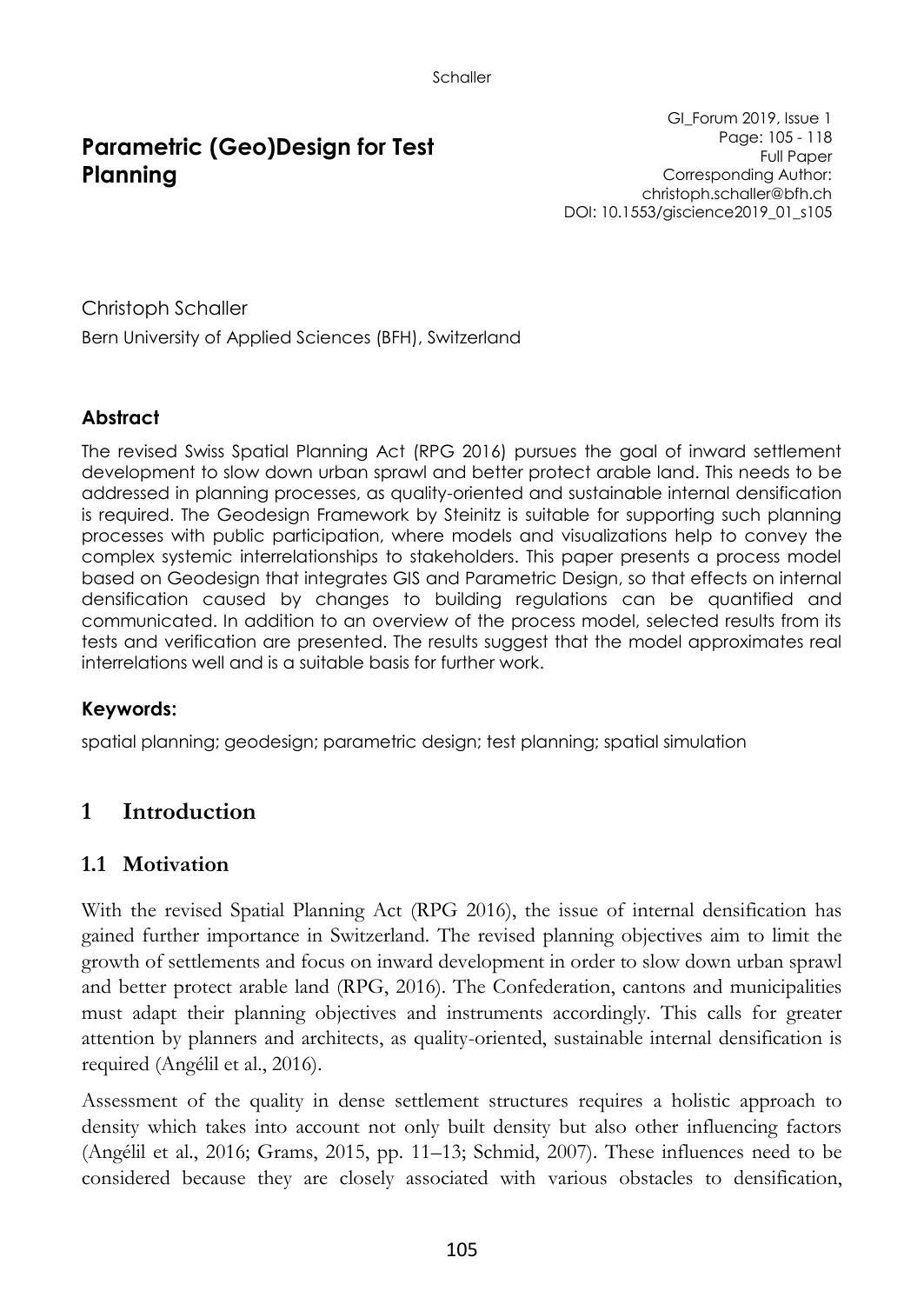obstacles which must be overcome by creating acceptance among the public and politicians in order to successfully implement inward settlement development (Bundesrat, 2017; Grams, 2015, p. 77). Since public involvement in the revision of planning instruments is crucial, a combination of informal and formal procedures with varying degrees of participation is recommended (Grams, 2015, p. 123; Van Wezemael et al., 2014).

Geodesign and in particular the framework proposed by Steinitz (2012) are a suitable basis for the design of such participative planning processes (Moura, 2015; Wissen Hayek et al., 2016). Test planning as a cooperative planning procedure also has the potential to identify possible solutions and to support the development of a common understanding through the comparison of competing ideas (Grams, 2015, p. 64; Scholl et al., 2013). Due to the limited specialist knowledge of politicians and the public alike where planning is concerned, the procedures involved require target-group-specific communication of the complex planning issues (Scholl et al., 2013; Van Wezemael et al., 2014). Models and visualizations are suitable tools whose importance increases with the complexity of the planning questions (Van Wezemael et al., 2014; Walz et al., 2008).

#### **1.2 Goals**

The Dencity competence area for Urban Development and Mobility at Berne University of Applied Sciences uses Parametric Design as part of test planning to communicate the effects of densification on space. Although some spatial data is used as input, its integration into the design tools used is often inadequate. The goal of this paper is to present a process model to support test planning, which is based on the Geodesign framework proposed by Steinitz (2012) and systematically integrates GIS with Parametric Design. The model was developed in a UNIGIS Master's programme and first presented in Schaller (2018). It aims to quantify and visualize different scenarios to more easily evaluate and communicate the effects on internal densification caused by modifications to abstract building regulations. The selection and integration of suitable spatial data, and a parametric model form the basis for the generation of densification variants. This model supports relevant building law parameters as well as the analysis and assessment of density in the actual situation and in variants generated by using selected indicators.

First, the process model's background and the methodology are summarized. This is followed by an overview of the model's structure and implementation. Selected results from the application on two test sites are presented. During development, these sites served as means to verify the model's transferability, and as a basis for an evaluation of the process model in an expert workshop as well as for a sensitivity analysis of the central parametric model. Finally, the results are discussed and conclusions are drawn.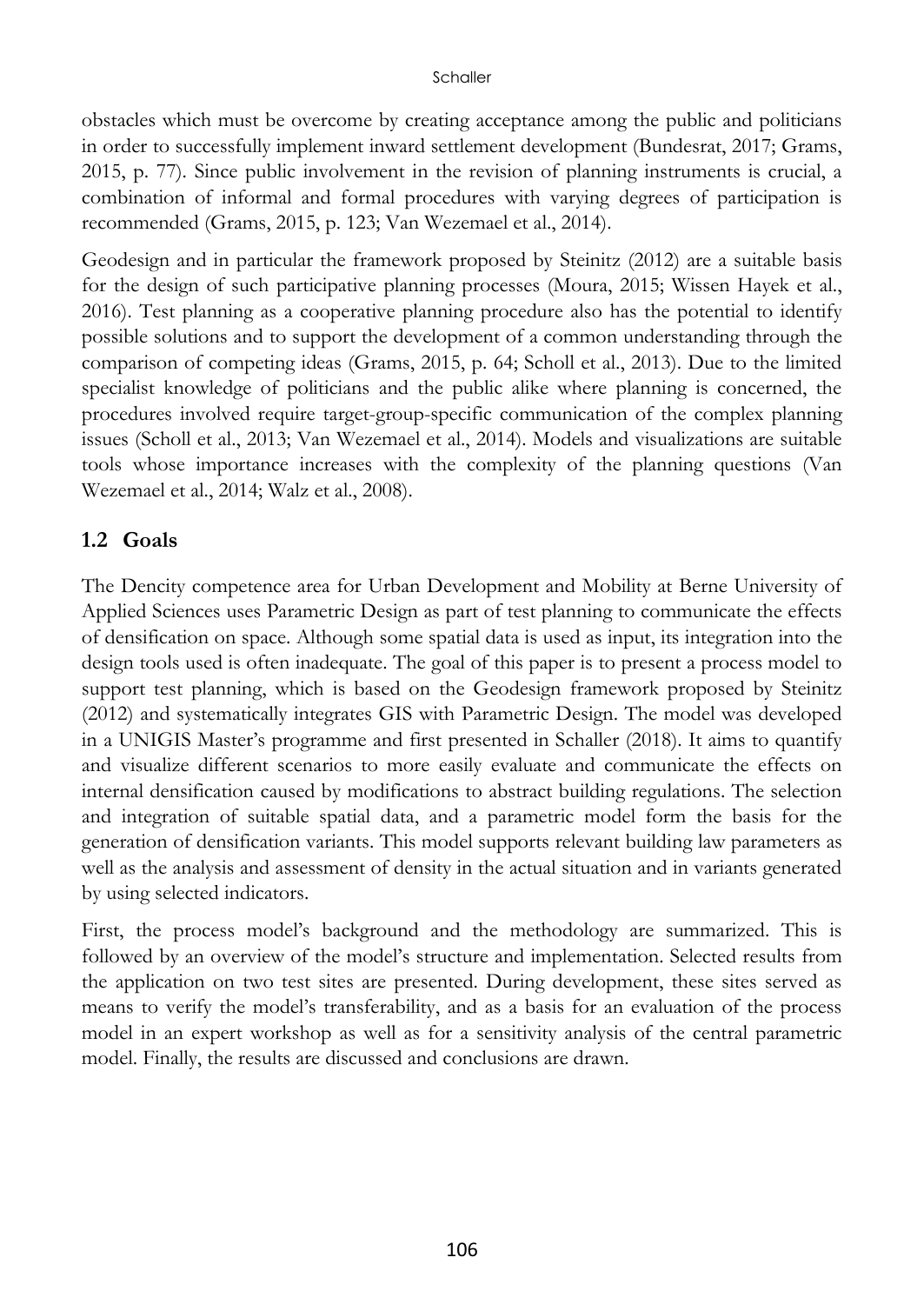## **2 Literature Review**

## **2.1 Parametric Design**

Jabi (2013) defines Parametric Design as a process based on algorithmic thinking that allows the expression of parameters and rules that together define, encode and clarify the relationship between the intention and the response of a design. This process depends at its core on suitable tools and parametric models, which is why the term Parametric Modelling is also used in this context (Frazer, 2016; Janssen and Stouffs, 2015; Monedero, 2000). A parametric model implements the algorithmic thinking in the parametric design process as a concrete algorithm (Patrick Janssen in Frazer, 2016). In a review, Monedero (2000) identifies five approaches to parametric modelling, which differ primarily in the way parameters as well as constraints are defined and considered when generating geometries. Janssen and Stouffs (2015) propose a generalized model for parametric modelling based on directed acyclic graphs, and derive a taxonomy for parametric modelling approaches from it. The model's central differentiation criterion is the type of iteration that it supports (Janssen and Stouffs 2015). The model and taxonomy facilitate the categorization and understanding of common methods of parametric modelling.

## **2.2 Geodesign**

Geodesign can be defined as spatial planning based on scientific knowledge supported by GIS (Dangermond, 2010; Goodchild, 2010). It follows a systemic approach that links design and science by integrating data, analysis and methodologies based in science into the design process. It considers critical environmental, social and economic factors from the outset, thereby improving the quality and sustainability of the process results (Dangermond, 2010; Foster, 2016; Goodchild, 2010; Steinitz, 2012). GIS is vital for the administration, processing, analysis and visualization of the spatial data required in the process (Dangermond, 2010; Goodchild, 2010; Steinitz, 2012). In addition to work by McHarg (1969) on landscape planning, which anticipated central aspects of both Geodesign and GIS, the ideas and work of Carl Steinitz in particular have contributed to the establishment of Geodesign in its current form (Dangermond, 2010; Goodchild, 2010). This led to the development of a comprehensive framework for Geodesign (Steinitz, 2012). The framework's structure and questions show parallels to other process models for design, but it is an open framework for defining individual Geodesign processes rather than a fixed process (Foster, 2016). It includes an iterative approach and the involvement of actors from the fields of design, science and society (Steinitz, 2012).

### **2.3 Spatial planning and settlement development**

The overarching objectives of Swiss spatial planning, which is coordinated between the federal levels, are the appropriate and economical use of land as well as the orderly settlement of Swiss national territory (BV, 1999). With the revision of the Spatial Planning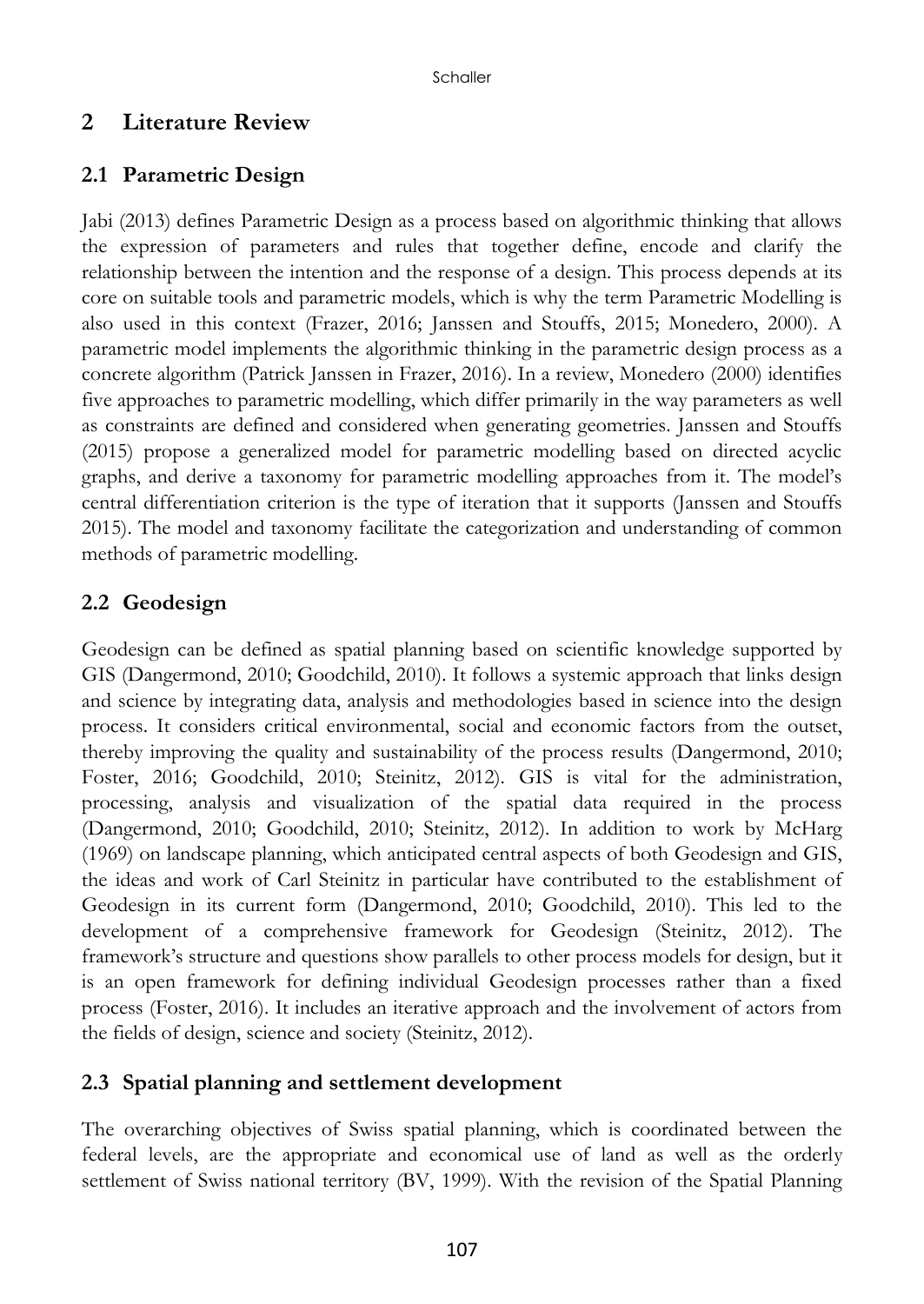Act, the planning objectives were adjusted to slow down urban sprawl and better protect arable land (RPG, 2016). Settlement growth is to be contained and settlement development to be directed inwards. This inward development must be carried out with due regard to appropriate quality of life.

In addition to built density, other factors such as social intermix, green space, transport infrastructure and townscape must be considered in assessing the quality of densified settlement structures (Angélil et al., 2016; ARE, 2007; Schmid, 2007). This is reflected in various density concepts, such as built density, regulatory density, space user density, population density and social density (Spiegel, 2000). These diverse influencing factors must also be taken into account because they are connected to various socio-cultural, legal, technical and economic obstacles to the acceptance of densification (Bundesrat, 2017). Overcoming these obstacles and creating acceptance among the public and politicians is crucial for successful inward settlement development (Bundesrat, 2017; Grams, 2015, p. 77). The results of the interdisciplinary National Research Programme (NRP) 65 New Urban Quality (NFP65, 2017) provide pointers for the implementation of quality-oriented settlement development. The programme included projects on the fundamentals for determining sustainable settlement development patterns (Wissen Hayek et al., 2013), for the analysis of urban potentials and the development of strategies in metropolitan territories (Angélil et al., 2016), and for the design of municipal development processes and political planning strategies (Van Wezemael et al., 2014).

For sustainable planning and implementation of internal densification, locally adapted approaches and strategies involving the population affected are necessary (Grams, 2015; Van Wezemael et al., 2014; Wissen Hayek et al., 2013). Test planning as a cooperative planning procedure can contribute to the formation of a common understanding, to answering questions, and to communicating the need for densification, by weighing up different test drafts in a dialogue between the client, planners and public (Grams, 2015, p. 64; Scholl et al., 2013). Target-group-oriented communication is important in such planning processes due to the limited expertise in planning among politicians and the public (Scholl et al., 2013; Van Wezemael et al., 2014). Models and visualizations are valuable tools whose importance as a basis for decision-making increases with the complexity of the planning issues (Van Wezemael et al., 2014; Walz et al., 2008). Regarding densification, three-dimensional representations and parametric models especially can help to illustrate the existing structures of the built environment, reserves for potential internal densification, and the effects of modifications to building law as well as the resulting densification of space (Beirão et al., 2012; Grams, 2015, 150; Neuenschwander et al., 2014).

## **2.4 Parametric Design and Geodesign in spatial planning and settlement development**

In architecture and planning, the potential for the application of Parametric Design and Parametric Modelling exists (especially in projects that aim to find solutions to complex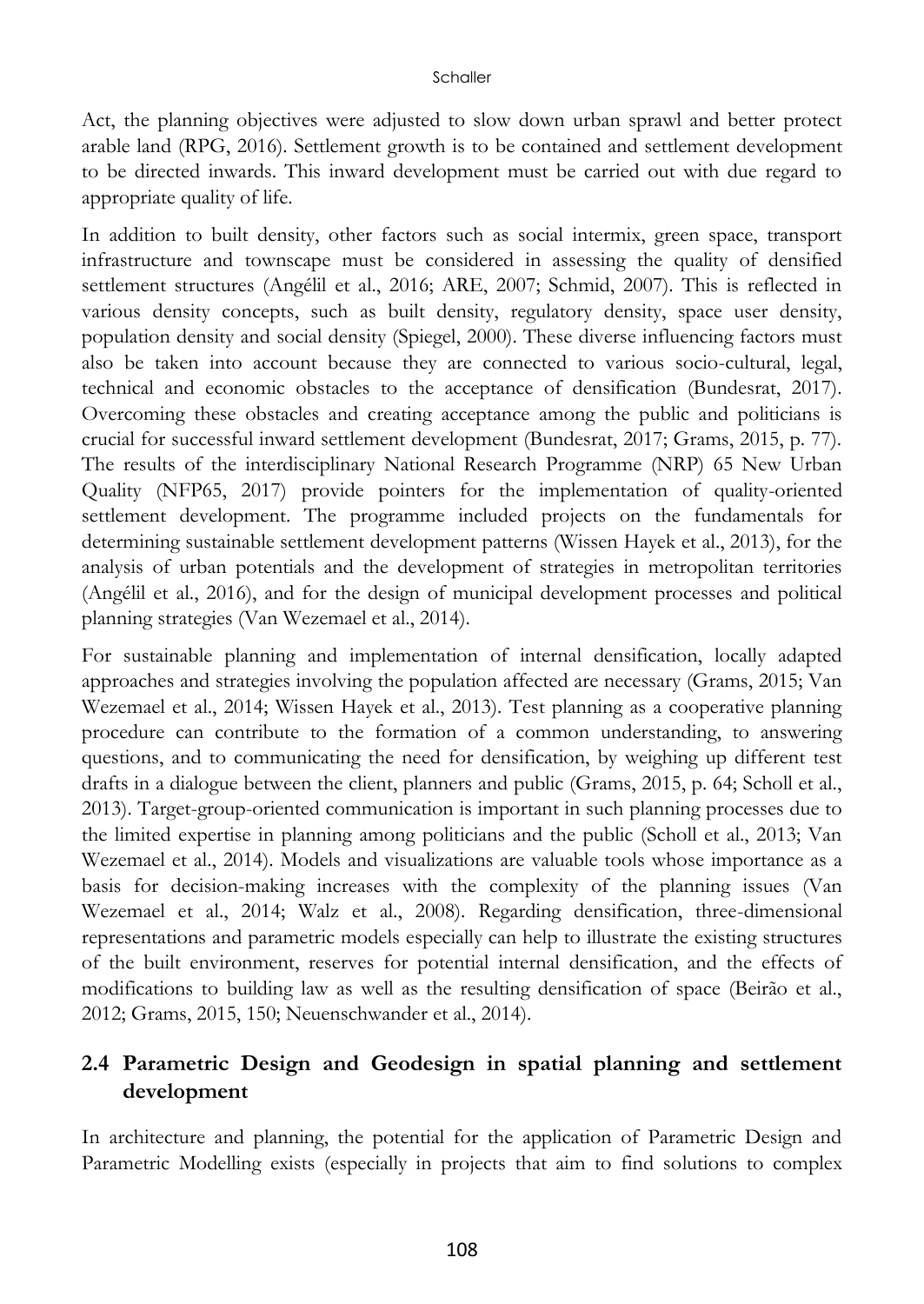problems) that takes into account influences from society and the environment (Frazer, 2016; Mehaffy, 2011). Parametrically prepared zone plans to convey the effects of planning processes (Moura, 2015; Wissen Hayek et al., 2014), integration of green spaces in settlement structures (Neuenschwander et al., 2014), and designs and analyses of entire cities (Beirão et al., 2012; de Monchaux, 2010) are all examples from the field of spatial planning with just such potential for the application of Parametric Design and Parametric Modelling. When using parametric models in the context of Geodesign processes, inputs from GIS and other models ensure that design decisions are based on verified information and in consideration of the spatial context, thus avoiding results that are guided purely by aesthetic considerations (Beirão et al., 2012; Goodchild, 2010; Mehaffy, 2011). In general, the systemic approach and the integration of methods from different disciplines ensure the necessary comprehensiveness and sustainability within the process (Dangermond, 2010). Applications of Geodesign in the context of spatial and utilization planning show that Steinitz's Framework is a suitable basis for planning processes in these areas, especially because of its openness and the emphasis on participation by the public affected (Moura, 2015; Wissen Hayek et al., 2016).

## **3 Methodology**

#### **3.1 Development and verification**

The process model was developed using a test site in the municipality of Langenthal, which had already been the subject of a densification study by Dencity (Gilgen, 2016). After the first version of the model had been completed, the model was applied to a second, larger site in the municipality of Wohlen bei Bern, to demonstrate its transferability. Both sites have similar peri-urban characters, although the Langenthal site leans more to the urban and the Wohlen site more to the rural side. Selected scenarios for the two test sites were defined as the basis for an expert assessment. They served as input for a workshop with architects and spatial planners from Dencity. Finally, a large number of densification variants were generated for the two test sites as the basis for a sensitivity analysis of the parametric model. For this purpose, all permutations within a predefined set of parameters and value ranges were systematically generated. The resulting densification variants were analysed for correlations between the parameters investigated and selected density ratios.

### **3.2 Data and software used**

Pre-existing spatial and statistical data was used as the basis for the process model, including data from the official cadastral survey (e.g. parcels and land cover), harmonized data on building zones from the Federal Office for Spatial Planning, GEOSTAT data from the Federal Statistical Office, swissBUILDINGS 3D 2.0 data from swisstopo with 3D models of the actual buildings, as well as data from other sources. Where possible, freely available data was preferred over chargeable data sources. The transferability of the model was ensured by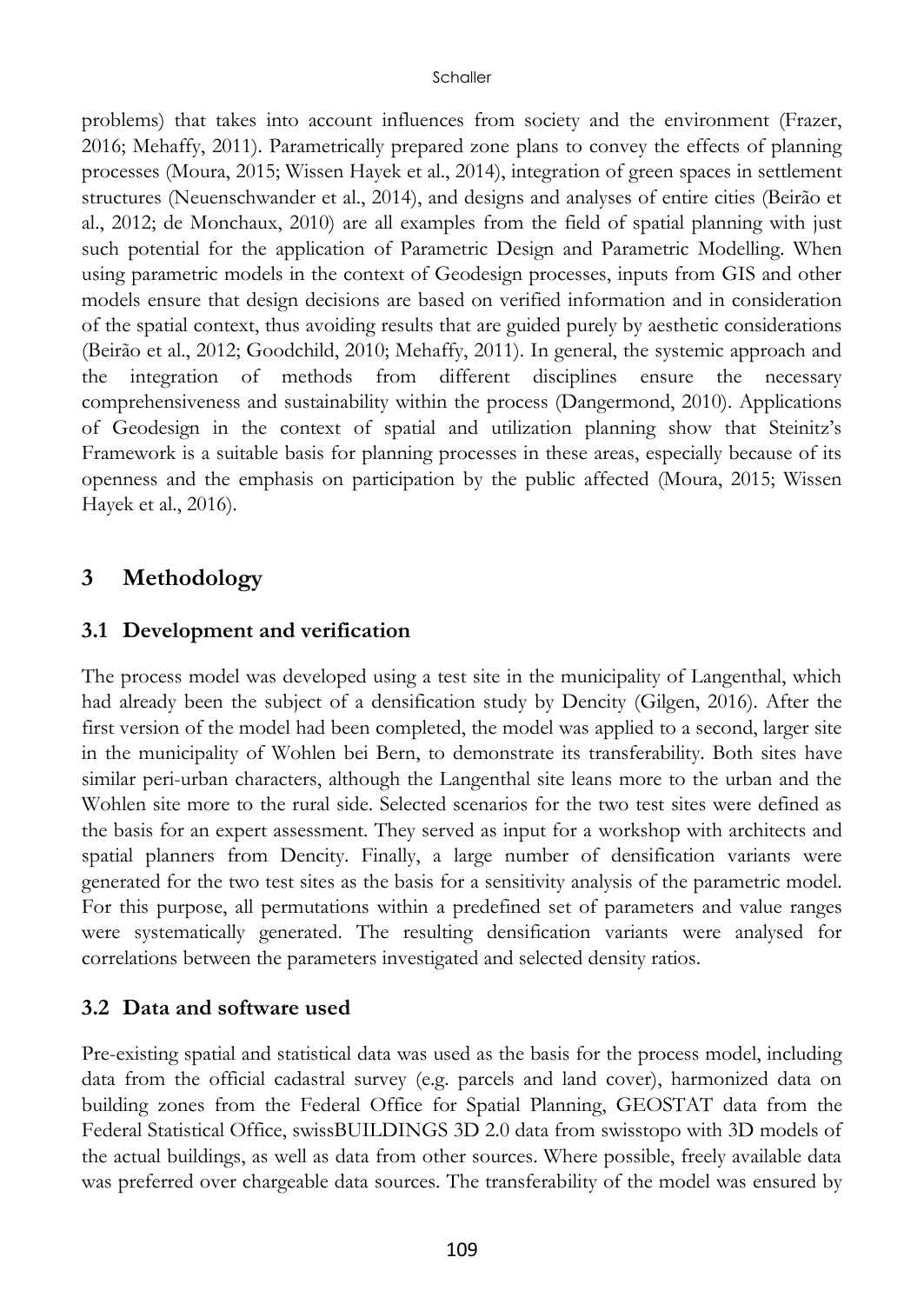using data that is available throughout Switzerland in the same or at least in a similar form thanks to standardized data models.

With the exception of CAD software Rhino 5 with its Grasshopper extension for parametric modelling, this work used open-source software. The central parametric model programmed in Grasshopper was inspired by similar models employed by Dencity. However, the parametric model pursues different approaches, especially when it comes to the integration of GIS, the derivation of building footprints by Quadtree decomposition, and the generation of steep roofs using approximated Medial Axis Transforms. Throughout the process, data is stored and analysed using the relational database management system PostgreSQL 9.1 with the PostGIS 2.1 extension for handling spatial data. QGIS 3 serves to edit, analyse and visualize spatial data. The R statistical package is used to perform additional analyses and to generate visualizations. The Python scripting language serves to automate and integrate different parts of the parametric model, including the implementation of interfaces for spatial data integration using GeoJSON as the interface format, the export of R-based calculations as graphics, as well as generating QGIS project files for the creation of reports.

## **4 Process model to support planning of urban densification**

#### **4.1 Overview**

The process described by Steinitz (2012) for the elaboration of Geodesign processes was applied to develop the process model shown in Figure 1. The framework served to structure not only the work, but also the process model itself. The result is a version of the Geodesign Framework tailored to the question of internal densification. It is intended to be used for test planning within informal planning procedures. The process model is designed as an integrated model for internal densification, with a coordinated process, data model and technical support. The model is divided into two phases to understand the current situation, and to define densification scenarios as well as to analyse them. Both phases are divided into three steps each. These steps are linked to specific sub-models, which treat aspects of the overall model. Figure 1 shows these steps on the left, while the technical implementation is indicated in the middle, and the associated activities are listed on the right.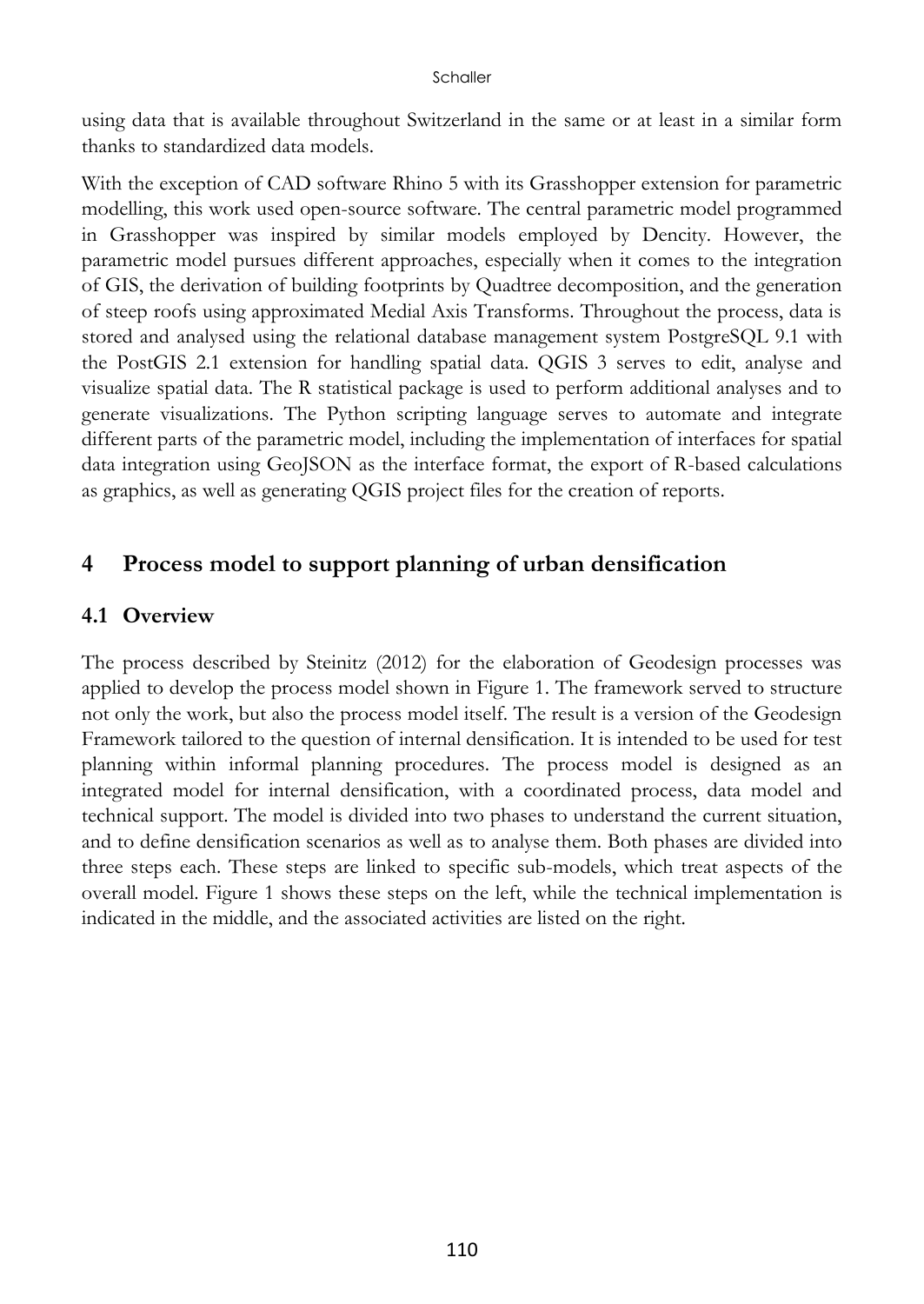

**Figure 1:** Overview of the process model for supporting test planning of internal densification

#### **4.2 Analysis of the actual situation**

The first phase of the process aims at understanding and evaluating the current situation in the project area. The first step maps the project area within the Representation Model. For this purpose, a spatial database that includes various data from different sources was established. The resulting central PostGIS database, which combines all data required for the process model, serves as input for the analyses and application of the parametric model in the subsequent steps.

In the second step, an analysis of the actual situation is carried out with the Process Model to create an understanding of the density and the (spatial) interconnections in the project area. To this end, selected key figures provide a comprehensive view of density from different perspectives. A group of indicators analyse the structure of the current building based on typology, building height, number of storeys and floor area. These factors not only influence the perception of the space and its quality in terms of architecture and design, but also indirectly influence the achievable density (Angélil et al., 2016; Grams, 2015). A second group of indicators quantify built density expressed in terms of floor area, building volume, built-up area, as well as ratio of open space. This ratio also contributes to the quality of density, since the appropriation as well as the use of open spaces are part of (urban) quality and contribute to social density through interactions between people (Angélil et al., 2016; Spiegel, 2000). Aspects of social density are addressed by a third group of indicators, which include statistics such as space user density, employee density, population density, housing density, household density, and the average living space per inhabitant. Additional contextual information, such as the planning zones and access to public transport, supplements the indicators. Most of the key figures are prepared directly in the central database, while some statistical evaluations are carried out in R.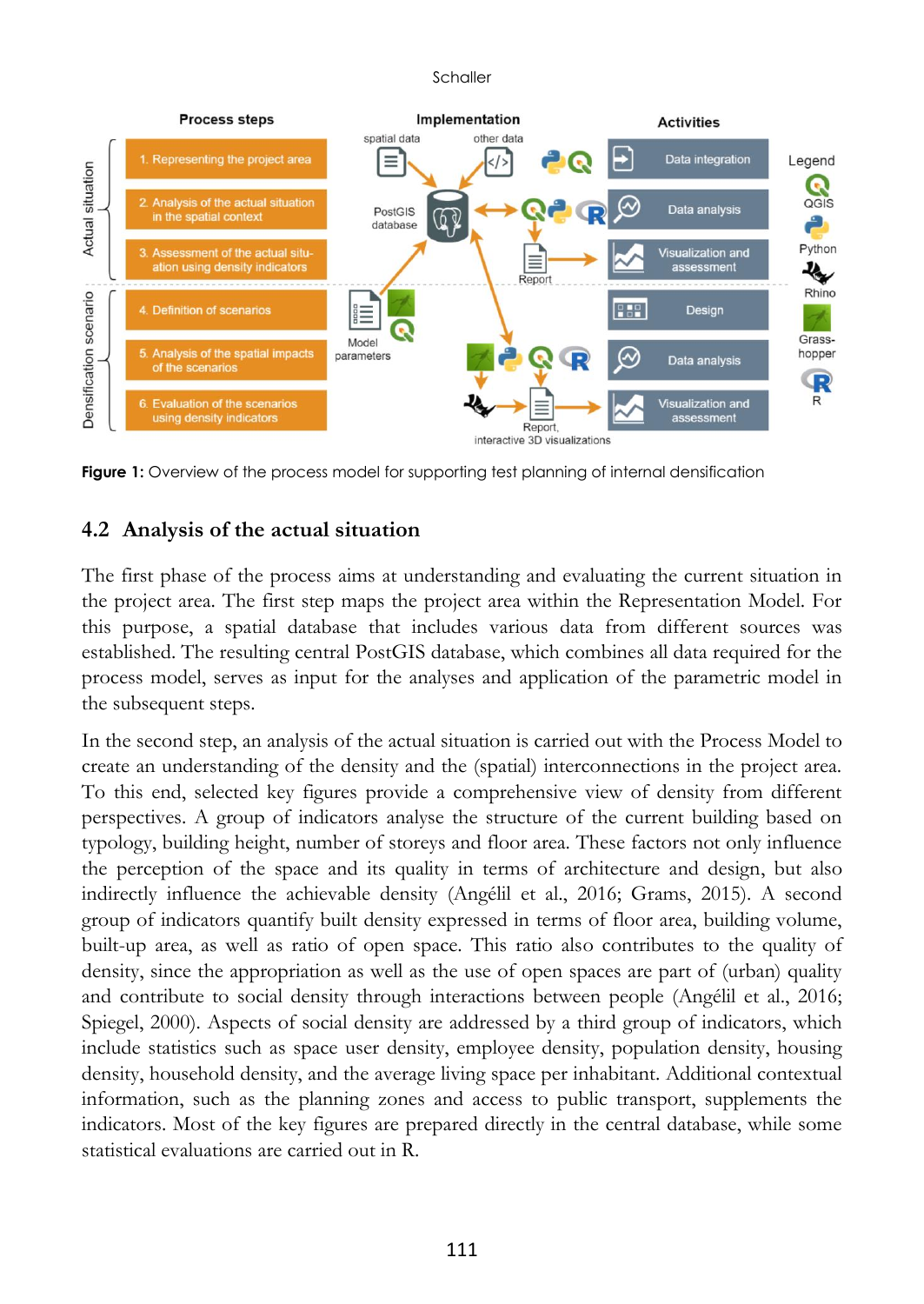In the third step, the results of the analysis serve as the basis for the evaluation, within the Evaluation Model, of the actual situation by decision-makers. This step of the Geodesign process was mostly left open in Schaller (2018), as it must be adapted to the individual process and requires the participation of the decision-makers concerned. Subsequently, however, to support the evaluation visualizations were developed using R and QGIS, which prepare the analysis results and key figures in the form of interactive maps and reports for decision support.

#### **4.3 Definition and analysis of densification scenarios**

The aim of the process model's second phase is to explore and communicate the effects of internal densification in the project area. The parametric model for generating densification variants, which implements the Change Model in the fourth step, is central to this goal. By defining scenarios with differing parameter values, the parametric model can be used to generate new densification variants with little effort. The input parameters are based on the Intercantonal Agreement on the Harmonization of Building Terms (IVHB, 2005), which facilitates the transferability of the model to different parts of Switzerland. The parameters selected include minor and major boundary setbacks, maximum number of storeys, storey height, maximum building height, the type of usage, and the associated usage ratio. In addition to these parameters, the model uses spatial data for parcel geometries and distance lines as input to generate and visualize densification variants. An elevation model, 3D models of the actual buildings, and road surfaces are used as additional spatial inputs for the visualization. The central database serves as a source for the input data and for storing scenarios and variants generated by the model. Due to the integration of the various parts of the process model's technical implementation, the parametric model plays a central and coordinating role in the process model.

In the fifth step, the densification variants generated are analysed for their effects on the project area using the Impact Model. In addition to 3D visualizations, a subset of the key figures of the Process Model in step two is used. This allows a comparison between the variants and the actual situation. The focus lies on structural density indicators, supplemented by indicators for space user density, employment density and population density, and living space per inhabitant.

In the sixth and final step, the Decision Model aims at the evaluation and selection of variants, which will serve as a basis for further work. Like step three, the involvement of decision makers and the choice of specific variants in step six was left open (Schaller 2018), as it is necessary to adjust it to the concrete planning process. Again, analysis results are processed into decision support documents. Their structure is based on the reports and visualizations used to evaluate the actual situation, which facilitates a direct comparison.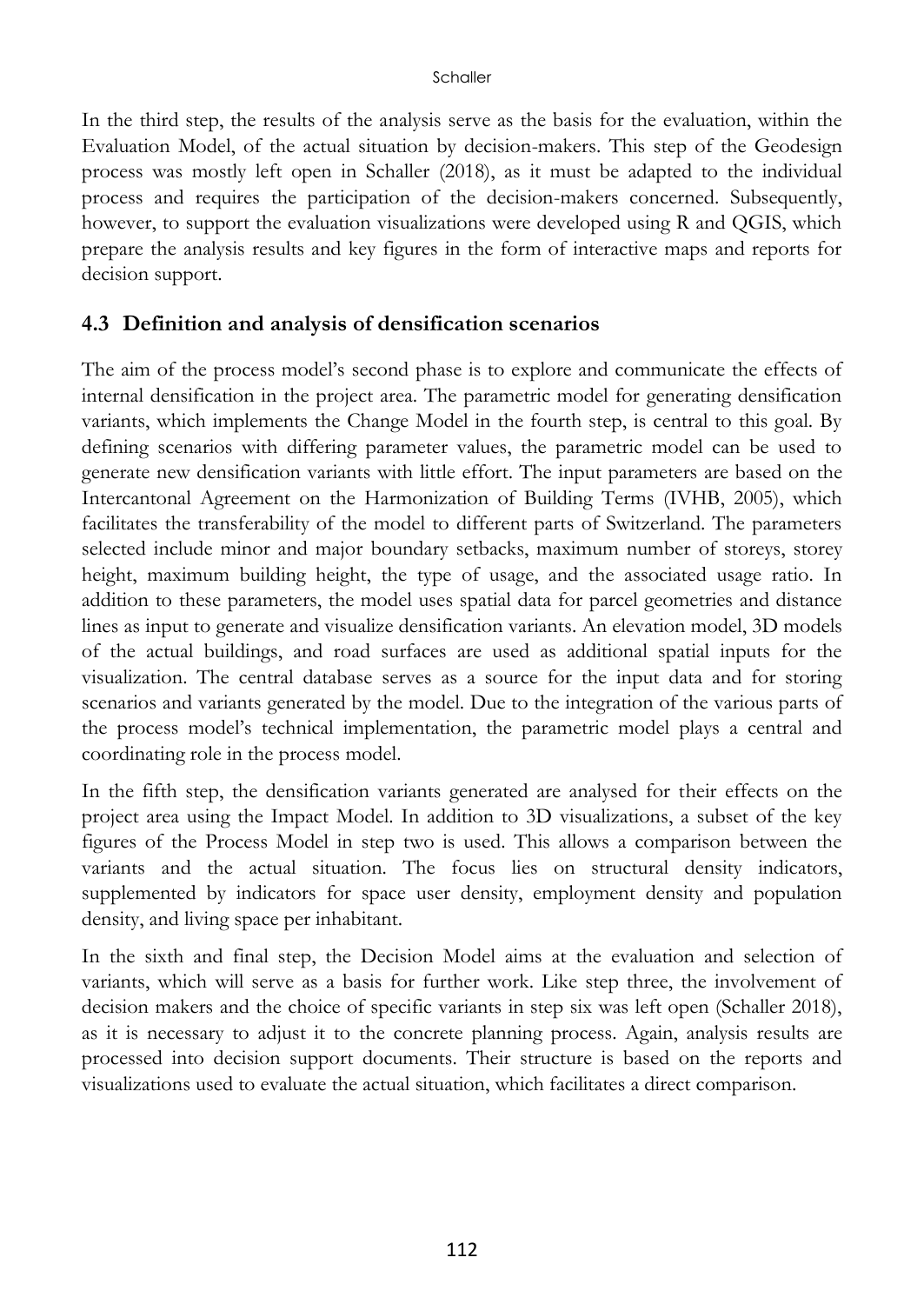#### **5 Results**

Figure 2 illustrates the use of the parametric model on the Langenthal site using selected outputs and visualizations from one of the scenarios used for the expert review. In an iterative application, the model outputs provided indications for how to fine-tune scenario parameters for the review. In addition, these applications provided inputs for the selection of parameters and value ranges used for the sensitivity analysis. Compared to the use of various tools and plugins in previous models, the handling of spatial data in Grasshopper proved simpler, since only a single interface with the central PostGIS database needs to be supported. The Python-based interfaces and component integrations proved to be a reliable and flexible solution. The upfront data integration into the central database using GIS tools also contributed to the simplification. The time needed for the application of the process model to the second test site in Wohlen was significantly reduced, because data structures and the parametric model could be reused without modification. As the basis for the expert review, five scenarios for the Langenthal site and four for the site in Wohlen were generated. For both sites, the generation of the first scenario took the longest time because the necessary input data for the Representation Model first had to be integrated into the database. Subsequent scenarios were generated faster, since the input data could be reused and only the parametrization had to be newly created. The model's efficiency was additionally underlined by the generation of the 4,320 variants that served as input for the sensitivity analysis. By applying minor additional scripting to the parametric model, the variants could be automatically generated within a few hours. These were stored in the database, which served as data source for the subsequent statistical analysis.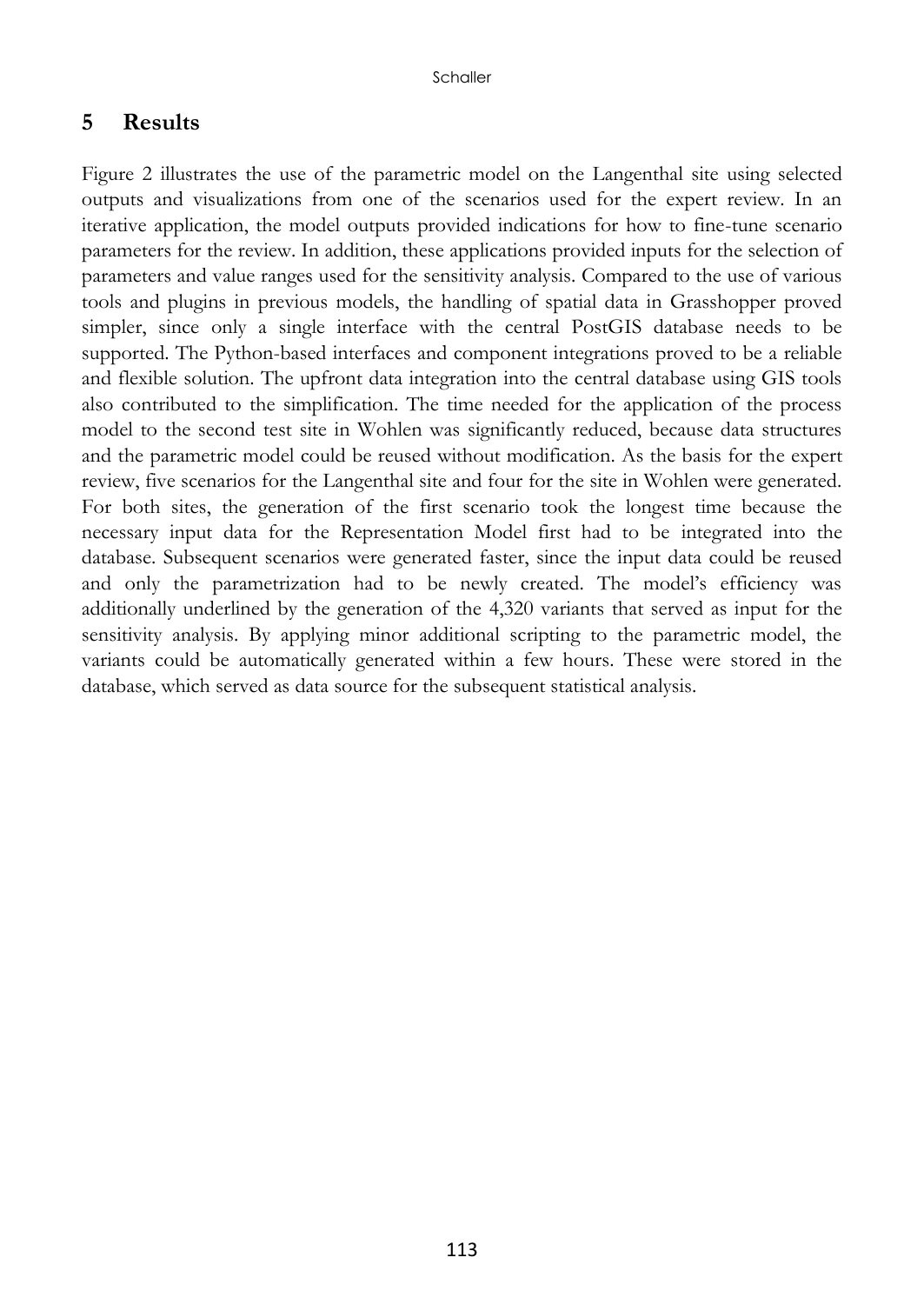

**Figure 2:** Illustration of the model application and selected outputs

Based on the sensitivity analysis of the model, Table 1 summarizes the observed influences of input parameters on density ratios in terms of the strength and direction of the influence. The tendencies were in line with expectations based on the analysis of the scenarios for the expert review. In the expert workshop, these results and tendencies were judged to be comparable with those of previous models. Furthermore, the experts evaluated as good the approximation of actual interrelations between building laws and density indicators. However, due to some weak points in the parametric model, the results showed lower than expected densities under certain conditions. The lack of consideration of floor areas in the roof storey and the too-generous application of the major border setbacks were identified as reasons. On narrow, elongated plots, those setbacks also lead to unrealistic building shapes that should be avoided.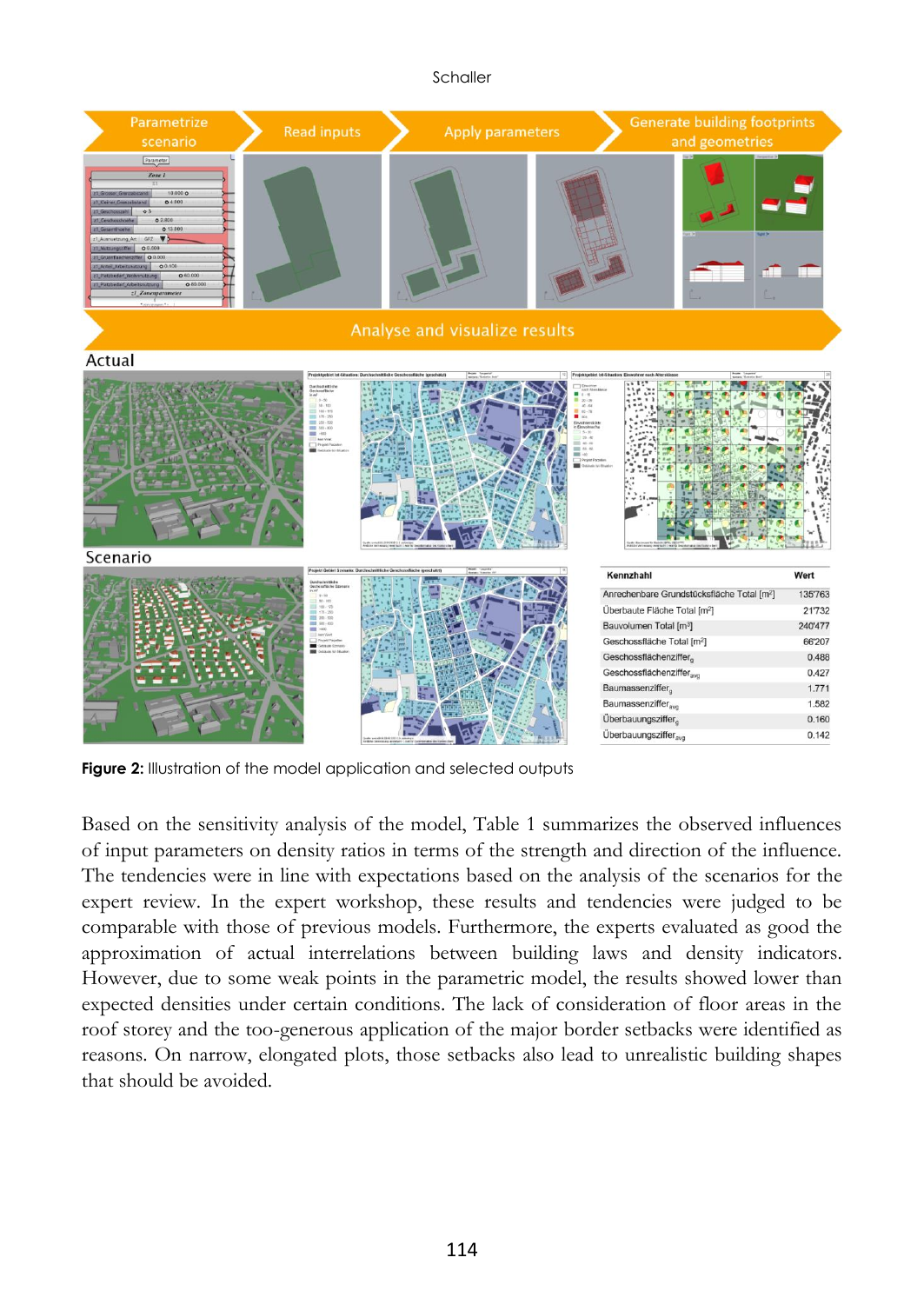| Parameter            | gross<br>floor<br>area<br>ratio | cubic<br>content<br>ratio | building<br>coverage<br>ratio |                  |                   |                       |
|----------------------|---------------------------------|---------------------------|-------------------------------|------------------|-------------------|-----------------------|
| Usage ratio          | $^{++}$                         | $^{++}$                   | $^{++}$                       | $Influ-$<br>ence | same<br>direction | opposite<br>direction |
| Minor border setback |                                 |                           |                               |                  |                   |                       |
| Major border setback |                                 |                           | $ -$                          | strong           | $^{++}$           |                       |
| Greenspace ratio     |                                 |                           | $\overline{\phantom{0}}$      | weak             | $+$               |                       |
| Number of storeys    | $^{++}$                         | $^{++}$                   | $\overline{\phantom{0}}$      |                  |                   |                       |
| Grouping of parcels  | $\ddot{}$                       | $\ddot{}$                 | $\ddot{}$                     |                  |                   |                       |

**Table 1:** Influence of parameters on building density indicators

The evaluation of the process model and of the underlying Geodesign approach in the expert workshop was predominantly positive. The participative aspects, the holistic approach to density, and the parametric model in particular were highlighted. Regarding the parametric model, the more realistic representation using approximated steep roofs and the derivation of the building footprints were regarded as improvements over previous models. In addition, the potential for broad applicability was attested thanks to the use of the IVHB as a guideline. Where weaknesses in the model were concerned, the need to carry out tests in real-world projects and close coordination with existing procedures were noted. Not restricting the creation of buildings to the extent of building zones in the scenarios presented was regarded as critical, since this could result in the creation of buildings outside the actual permitted zones. Furthermore, the additional consideration of minimal setbacks from roads was deemed necessary for practical use.

#### **6 Discussion and conclusions**

In this work, a process model to support test planning in the context of internal densification was developed. It is based on Steinitz's Geodesign Framework (2012) and systematically integrates GIS with Parametric Design. Within the process model, various outputs are generated based on spatial data and a central parametric model, which support the quantification and communication of the effects on internal densification caused by modifications to abstract building regulations. The use of data that are uniformly available (or at least available in a similar form) throughout Switzerland as well as of the IVHB as reference for the parametric model favour its transferability. This was demonstrated by the application to two different test sites. The combination of a database for central data storage and Python for interface programming enabled an efficient integration between GIS, parametric design tools and further components.

In line with previous work (Moura, 2015; Wissen Hayek et al., 2016), Steinitz's framework proved to be a suitable basis for planning processes and for the process model. The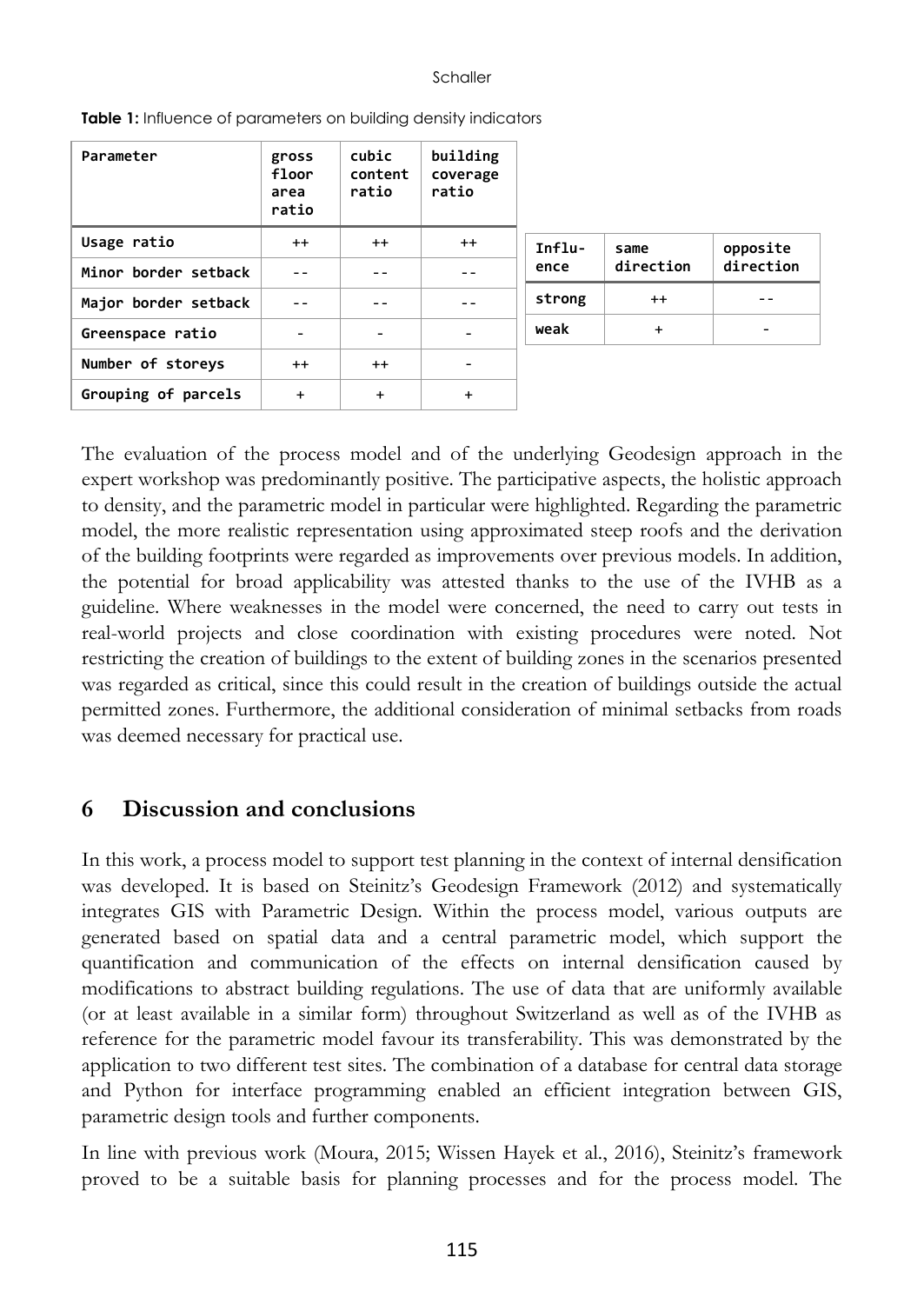application of the process model to the test sites covered large parts of a typical Geodesign process. However, the lack of a concrete planning project and public participation means that the process was not complete. Nevertheless, the experiences and results from the application of the process model, the expert assessment as well the sensitivity analysis of the parametric model suggest that the model is a suitable basis for individualized Geodesign processes in test planning. With its systemic approach, together with the selection of suitable basic data and indicators, the model provides a holistic view of densification. Along with the participative aspects and the parametric model, these points were emphasized positively in an expert workshop. The parametric model, which falls into the category Procedural Modelling according to the taxonomy of Janssen and Stouffs (2015), was judged to be an improvement over previous models. The expert feedback on selected scenarios and the sensitivity analysis of the parametric model suggest that its outputs are at least comparable to those of earlier models, and that it approximates real interrelations between building laws and density indicators reasonably well. However, the results have shown some weaknesses, which will have to be addressed before the process model can be used in practice.

In conclusion, approaches like the process model presented here have great potential regarding planning processes for internal densification. The underlying systemic Geodesign approach encourages and ensures the holistic approach to density needed to overcome the diverse obstacles to densification. Parallels between the Geodesign framework and established planning standards offer starting points for integration with existing planning processes and procedures. Furthermore, the integration of GIS and Parametric Design may help to implement test planning processes more efficiently.

#### **Literature**

- Angélil, M., Bornhauser, R., Christiaanse, K., et al. (2016). *Urbane Qualitäten: Ein Handbuch am Beispiel der Metropolitanregion Zürich (1st ed.)*. Zürich, Switzerland: Edition Hochparterre.
- ARE. (2007). Nachhaltige Raumentwicklung Schweiz Kriteriensystem. Retrieved from https://www.are.admin.ch/dam/are/de/dokumente/raumplanung/dokumente/faktenblatt/nach haltige\_raumentwicklungkriteriensystem.pdf.download.pdf
- Beirão, J., Arrobas, P., & Duarte, J. (2012). Parametric Urban Design: Joining morphology and urban indicators in a single interactive model. In Achten, H., Pavlicek, J., Hulin, J., Matejovska, D. (Eds.), *Digital Physicality - Proceedings of the 30th eCAADe Conference - Volume 1* (pp.167-175). Prague, Czech Republic.
- Bundesrat. (2017). Verdichtetes Bauen in Ortszentren fördern, aber wie? Retrieved 04.05.2019, from https://www.are.admin.ch/dam/are/de/dokumente/recht/publikationen/verdichtetes-bauen-inortszentren-foerdern-aber-wie.PDF.download.PDF
- BV. (1999). Bundesverfassung der Schweizerischen Eidgenossenschaft. Bern, Switzerland: Die Bundesversammlung der Schweizerischen Eidgenossenschaft
- Dangermond, J. (2010). *Geodesign and GIS–designing our futures.* Peer Reviewed Proceedings of Digital Landscape Architecture, Anhalt University of Applied Science, Germany.
- de Monchaux, N. (2010). Local Code: Real Estates. *Architectural Design*, 80(3), 88-93.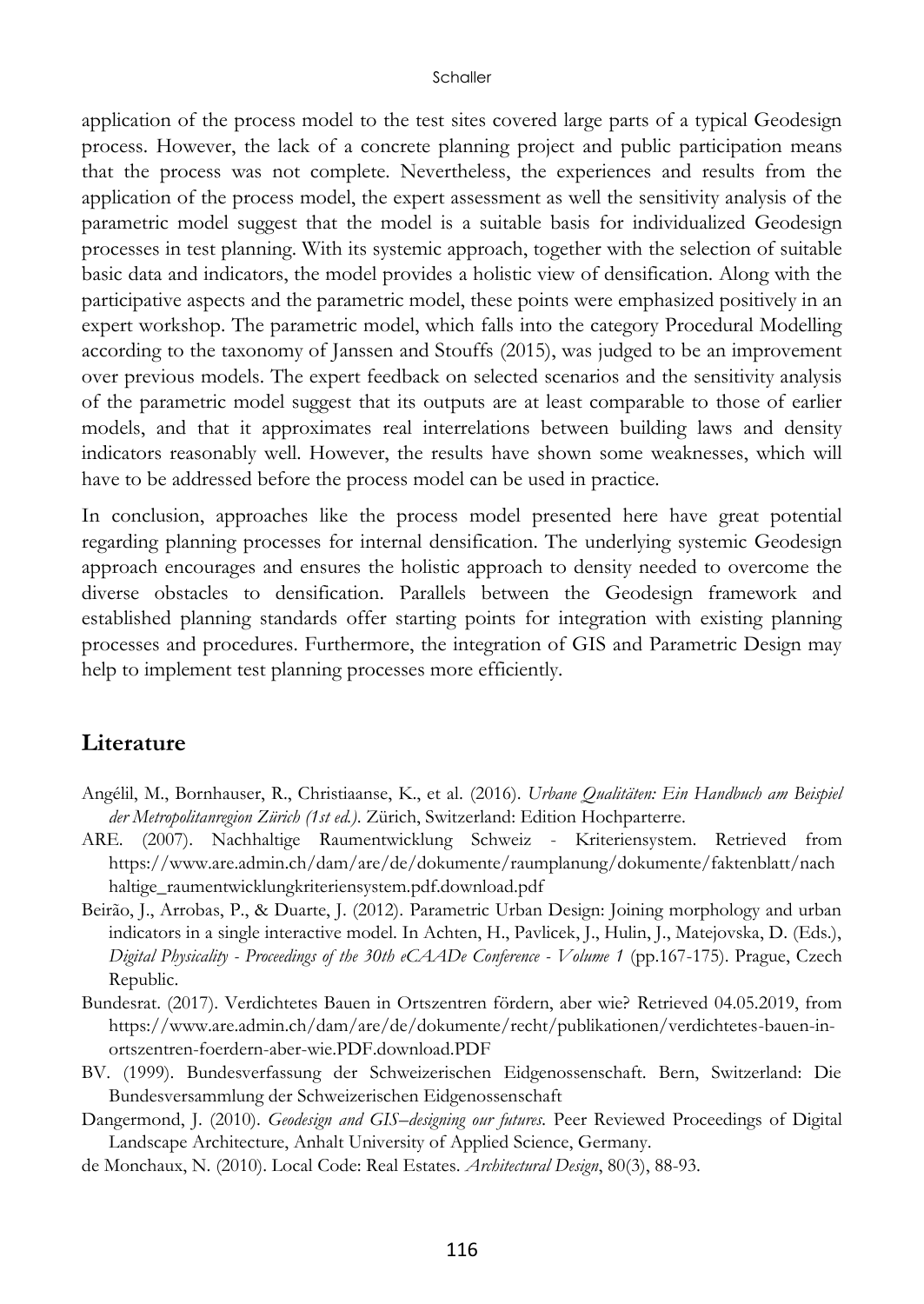- Foster, K. (2016). Geodesign parsed: Placing it within the rubric of recognized design theories. *Landscape and Urban Planning*, 156, 92-100.
- Frazer, J. (2016). Parametric Computation: History and Future. *Architectural Design*, 86(2), 18-23.

Gilgen, S. (2016). Fallstudie Langenthal. *MODULØR*, 54-55.

- Goodchild, M. F. (2010). Towards Geodesign: Repurposing Cartography and GIS? *Cartographic Perspective*, 66(1), 7-22.
- Grams, A. (2015). *Spielräume für Dichte - Problemorientierter Verfahrensansatz für Verdichtung als Element der Innenentwicklung dargestellt am Beispiel kleiner und mittlerer Gemeinden im Schweizer Mittelland.* (Doctoral Thesis), ETH-Zürich, Zürich.
- IVHB. (2005). Interkantonale Vereinbarung über die Harmonisierung der Baubegriffe (IVHB). Bern, Schweiz: Interkantonales Organ Harmonisierung Baubegriffe.
- Jabi, W. (2013). *Parametric Design for Architecture.* London, United Kingdom: Laurence King Publishing.
- Janssen, P., & Stouffs, R. (2015). *Types of parametric modelling.* Paper presented at the Int. Conf. Computer-Aided Architectural Design Research in Asia (CAADRIA 2015), Daegu, South Korea.
- McHarg, I. L. (1969). *Design with Nature.* Garden City, USA: Published for the American Museum of Natural History [by] the Natural History Press.
- Mehaffy, M. W. (2011). A city is not a rhinoceros: On the aims and opportunities of morphogenetic urban design. *Built Environment*, 37(4), 479-496.
- Monedero, J. (2000). Parametric design: a review and some experiences. *Automation in Construction*, 9(4), 369-377.
- Moura, A. C. M. (2015). Geodesign in Parametric Modeling of urban landscape. *Cartography and Geographic Information Science*, 42(4), 323-332.
- Neuenschwander, N., Wissen Hayek, U., & Grêt-Regamey, A. (2014). Integrating an urban green space typology into procedural 3D visualization for collaborative planning. *Computers, Environment and Urban Systems*, 48, 99-110.
- NFP65. (2017). Homepage Nationales Forschungsprogramm NFP 65 Neue Urbane Qualität. Retrieved 29.03.2017, from http://www.nfp65.ch
- RPG. (2016). Bundesgesetz über die Raumplanung. Bern: Die Bundesversammlung der Schweizerischen Eidgenossenschaft.
- Schaller, C. (2018). Parametrisches (Geo)Design für Testplanungen Vorgehensmodell zur Unterstützung von Planungen zur inneren Verdichtung. (Master's dissertation, Paris Lodron-Universität Salzburg, Salzburg)
- Schmid, C. (2007). Die Wiederentdeckung des Städtischen in der Schweiz. In V. M. Lampugnani, T. Keller, & B. Buser (Eds.), *Städtische Dichte* (pp. 31-38). Zürich, Switzerland: NZZ Libro – Buchverlag der Neuen Zürcher Zeitung.
- Scholl, B., Vinzens, M., & Staub, B. (2013). *Testplanung - Methode mit Zukunft*. Solothurn, Switzerland: Kanton Solothurn
- Spiegel, E. (2000). Dichte. In H. H. Häussermann (Ed.), *Grossstadt - Soziologische Stichworte*, Wiesbaden , Germany: VS Verlag für Sozialwissenschaften.
- Steinitz, C. (2012). *A Framework for Geodesign: Changing Geography by Design*. Redlands, USA: Esri Press.
- Van Wezemael, J., Strebel, I., Schmidt, M., et al. (2014). *Prozess Städtebau - Strukturen, Dynamiken und Steuerungsmodi der Raumbildung in der Gegenwart - Schlussbericht zum Forschungsprojekt 'Urbane Brüche / lokale Interventionen' im Rahmen des NFP65 'Neue Urbane Qualität'*. Schweiz, Zürich.
- Walz, A., Gloor, C., Bebi, P., et al. (2008). *Virtuelle Welten – reale Entscheide? Die Alpen im Modellbaukasten: thematische Synthese zum Forschungsschwerpunkt V «Virtuelle Repräsentation» des*